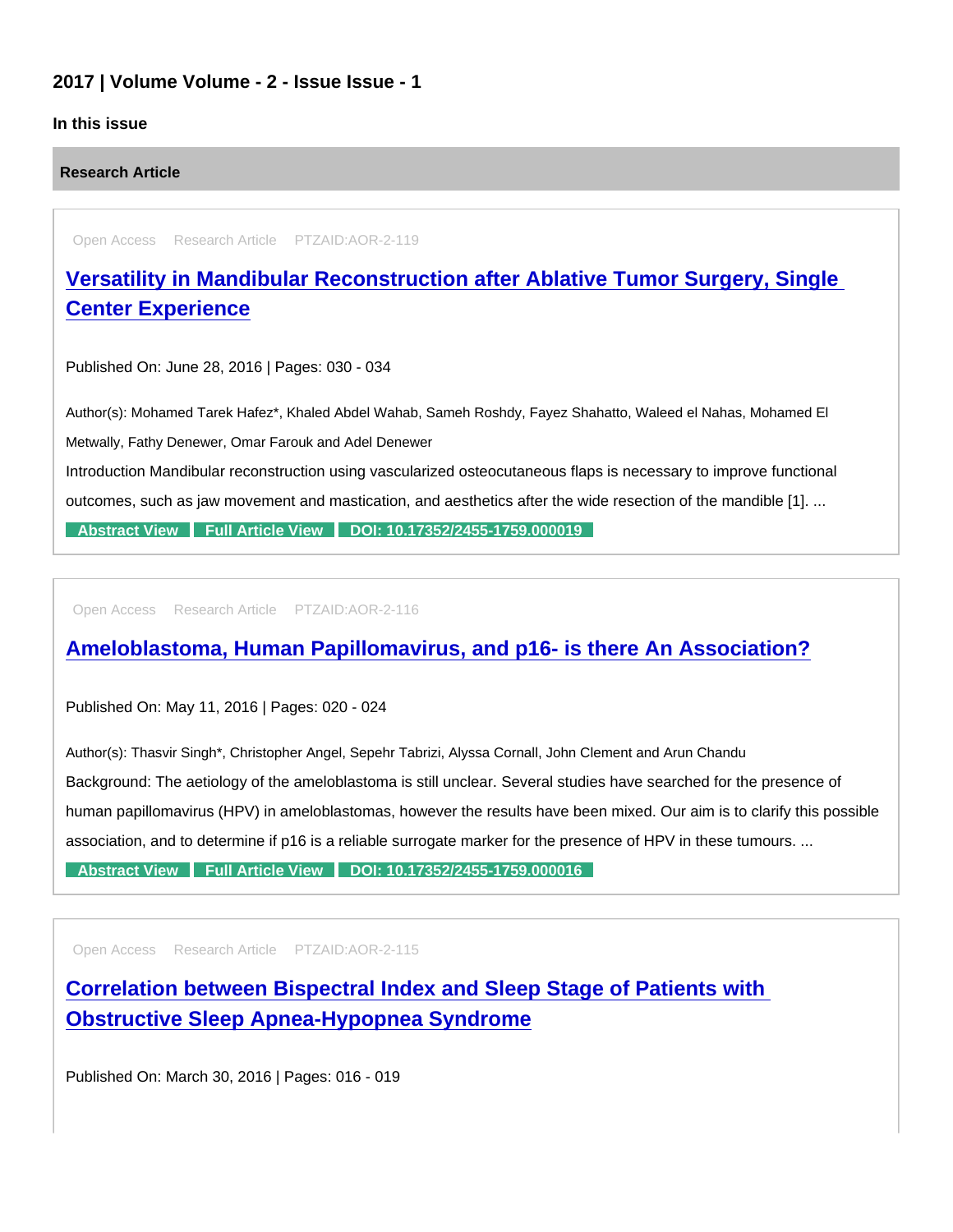Author(s): Shu Hua Li\*, Chan Meng, Chunhai Shi and Renyi Hei

Objective: The aim of this study was to evaluate the correlation between bispectral indexes (BIS) and sleep staging in patients with moderate to severe obstructive sleep apnea-hypopnea syndrome (OSAHS) under natural sleep conditions.

[Abstract View](https://www.peertechzpublications.com/abstracts/correlation-between-bispectral-index-and-sleep-stage-of-patients-with-obstructive-sleep-apnea-hypopnea-syndrome) [Full Article View](https://www.peertechzpublications.com/articles/correlation-between-bispectral-index-and-sleep-stage-of-patients-with-obstructive-sleep-apnea-hypopnea-syndrome) [DOI: 10.17352/2455-1759.000015](http://dx.doi.org/10.17352/2455-1759.000015)

Open Access Research Article PTZAID:AOR-2-111

[An Assessment of the Levels of Anxiety and Depression in Patients with](https://www.peertechzpublications.com/articles/an-assessment-of-the-levels-of-anxiety-and-depression-in-patients-with-recurrent-aphthous-stomatitis)  Recurrent Aphthous Stomatitis

Published On: January 08, 2016 | Pages: 001 - 005

Author(s): Nagihan Bilal\*, M Fatih Karakus, Mihriban Dalkiran Varkal, Osman Fatih Boztepe, Bora Bilal and Selman Sarca Backgrounds: There is a lack of valid and reliable studies in literature on both the distinctive and ambiguous relationship between the psychological profile and the occurrence of recurrent aphthous ulcers in the individual. ...

[Abstract View](https://www.peertechzpublications.com/abstracts/an-assessment-of-the-levels-of-anxiety-and-depression-in-patients-with-recurrent-aphthous-stomatitis) [Full Article View](https://www.peertechzpublications.com/articles/an-assessment-of-the-levels-of-anxiety-and-depression-in-patients-with-recurrent-aphthous-stomatitis) [DOI: 10.17352/2455-1759.000011](http://dx.doi.org/10.17352/2455-1759.000011)

Case Report

...

Open Access Case Report PTZAID:AOR-2-118

# [Polymorphous Low-Grade Adenocarcinoma: A Rare Cause of Long-term](https://www.peertechzpublications.com/articles/polymorphous-low-grade-adenocarcinoma-a-rare-cause-of-long-term-epistaxis)  Epistaxis

Published On: June 14, 2016 | Pages: 027 - 029

Author(s): Teng-Chin Wang\*, Yi-Tsung Yang, and Ming-Tsun Tsai

Polymorphous low-grade adenocarcinoma (PLGA) of the paranasal sinus is an extremely rare disease. PLGA is a minor salivary gland neoplasm that occurs mostly in the junction of the soft and hard palate, followed by the buccal mucosa and upper lip. Only a few cases have been reported in the sinonasal area. PLGA generally follows a benign clinical course with frequent pe ...

[Abstract View](https://www.peertechzpublications.com/abstracts/polymorphous-low-grade-adenocarcinoma-a-rare-cause-of-long-term-epistaxis) [Full Article View](https://www.peertechzpublications.com/articles/polymorphous-low-grade-adenocarcinoma-a-rare-cause-of-long-term-epistaxis) [DOI: 10.17352/2455-1759.000018](http://dx.doi.org/10.17352/2455-1759.000018)

Open Access Case Report PTZAID:AOR-2-117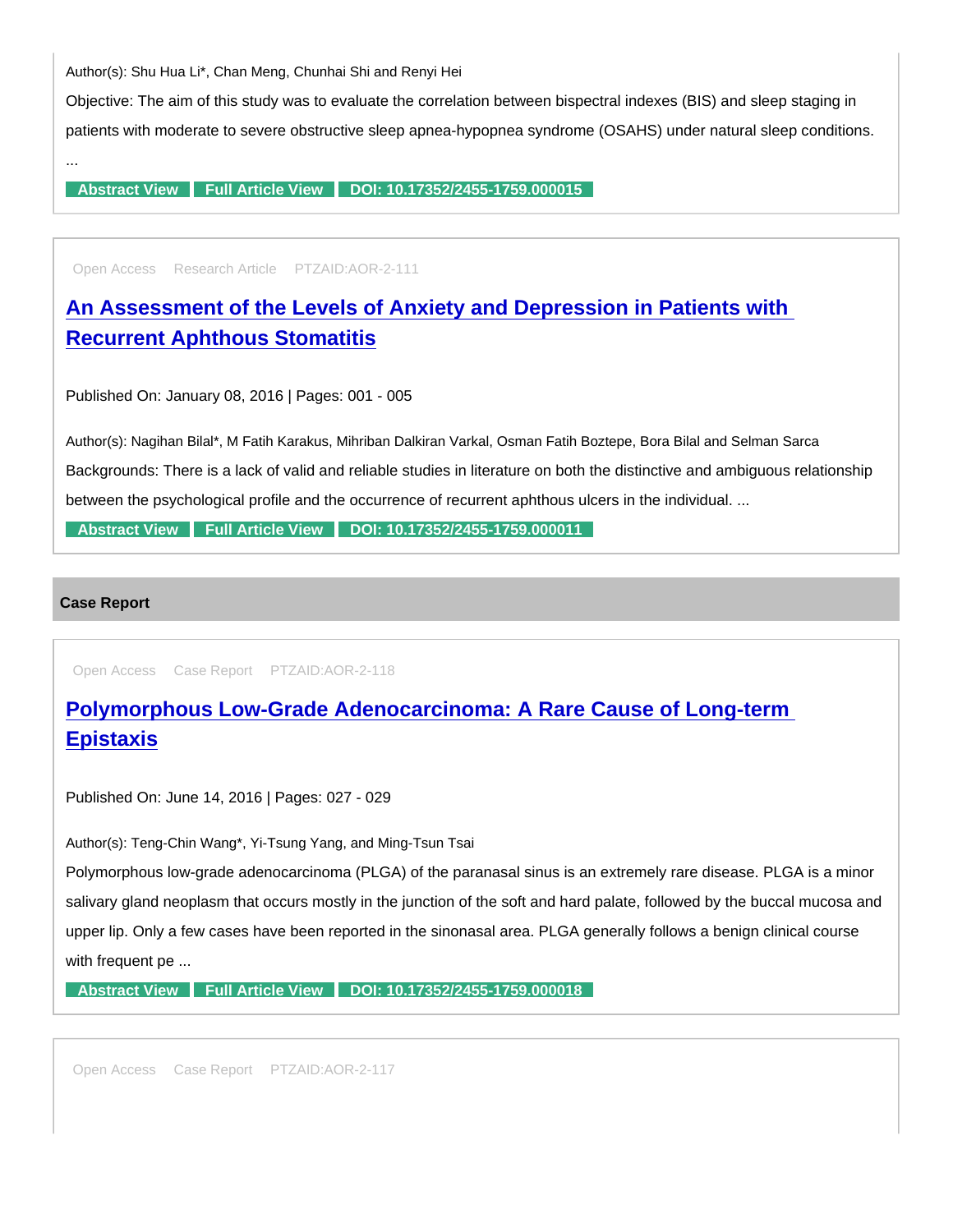## [Treatment of Ankyloglosia with Coblation Assisted Surgery](https://www.peertechzpublications.com/articles/treatment-of-ankyloglosia-with-coblation-assisted-surgery)

Published On: May 12, 2016 | Pages: 025 - 026

Author(s): Caner Sahin\*

Ankyloglossia is a disease characterized by difficulty in breast-feeding, limitation of tongue, and speech disorders. Prevalence of the disease is %1-10 in the literature (1). Cold knife, Laser surgery, electro cautery methods are used in the surgical treatment of the disease. Coblation radiofrequency technology provides low temperature work with minimal damage to nei ...

[Abstract View](https://www.peertechzpublications.com/abstracts/treatment-of-ankyloglosia-with-coblation-assisted-surgery) [Full Article View](https://www.peertechzpublications.com/articles/treatment-of-ankyloglosia-with-coblation-assisted-surgery) [DOI: 10.17352/2455-1759.000017](http://dx.doi.org/10.17352/2455-1759.000017)

Open Access Case Report PTZAID:AOR-2-114

### [Tertiary Nasal Syphilis: Rare But Still a Reality](https://www.peertechzpublications.com/articles/tertiary-nasal-syphilis-rare-but-still-a-reality)

Published On: March 25, 2016 | Pages: 013 - 015

Author(s): Bipin Kishore Prasad\* and Suresh Mokamati

Introduction Tertiary syphilis shows most marked manifestations in the nose causing superficial and deep ulcerations and gumma. Gummatous deposit may occur in any portion of the nose. The deformity resulting from the destruction of the bony frame work of the nose and the shrinking of fibroid tissue produces typical saddle nose which is characteristic of syphilis. ...

[Abstract View](https://www.peertechzpublications.com/abstracts/tertiary-nasal-syphilis-rare-but-still-a-reality) [Full Article View](https://www.peertechzpublications.com/articles/tertiary-nasal-syphilis-rare-but-still-a-reality) [DOI: 10.17352/2455-1759.000014](http://dx.doi.org/10.17352/2455-1759.000014)

Open Access Case Report PTZAID:AOR-2-113

[Adenocarcinoma of Ceruminous Glands: Role of the VMAT](https://www.peertechzpublications.com/articles/adenocarcinoma-of-ceruminous-glands-role-of-the-vmat)

Published On: February 22, 2016 | Pages: 009 - 012

Author(s): Simona Vallarelli, Stefania Stucci\*, Marco Tucci, Nicola Quaranta, Donatella Russo, Marco Moschetta and Franco

**Silvestris** 

Adenocarcinoma of the ceruminous glands is a rare malignancy arising from the glands of the external auditory canal. In

most patients it is usually diagnosed as locally advanced disease with a major obstacle for radical surgery. ...

[Abstract View](https://www.peertechzpublications.com/abstracts/adenocarcinoma-of-ceruminous-glands-role-of-the-vmat) [Full Article View](https://www.peertechzpublications.com/articles/adenocarcinoma-of-ceruminous-glands-role-of-the-vmat) [DOI: 10.17352/2455-1759.000013](http://dx.doi.org/10.17352/2455-1759.000013)